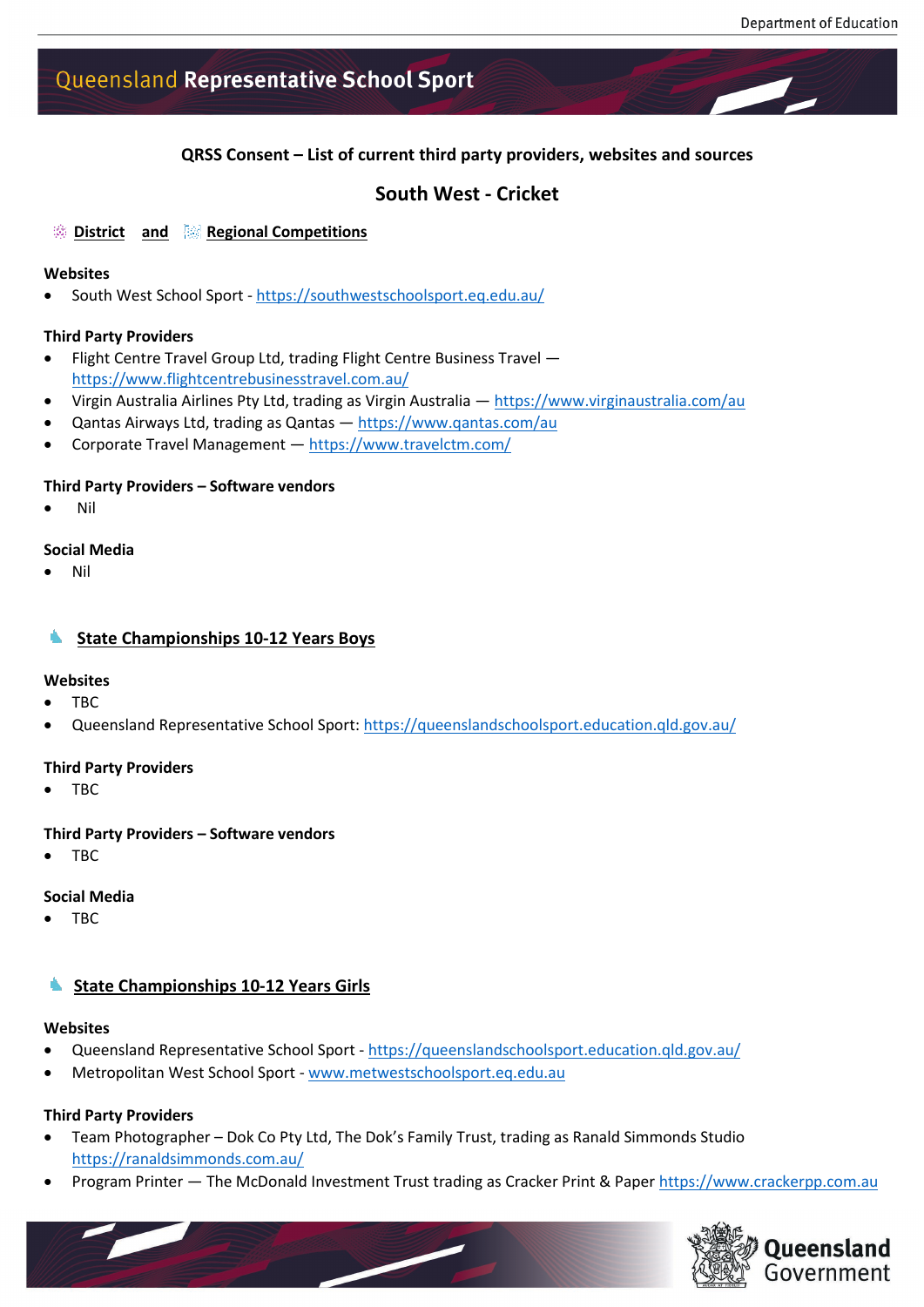• Program Printer: Trustee for Ilieva Trust, trading as Bayside Print Solutions — <http://baysideprint.com.au/>

#### **Third Party Providers – Software vendors**

- NX Cricket (Deidentified or identified names)
- My Cricket (Deidentified or identified names)

#### **Social Media**

• Met West School Sport Facebook<https://www.facebook.com/Metropolitan-West-School-Sport-101371551576648>

## **State Championships 13-15 Years Boys**

#### **Websites**

- Wide Bay School Sport<https://widebayschoolsport.eq.edu.au/>
- Queensland Representative School Spor[t https://queenslandschoolsport.education.qld.gov.au/](https://queenslandschoolsport.education.qld.gov.au/)
- Seven Network Operations Limited 7News Wide Bay [https://7news.com.au](https://7news.com.au/)
- Seven Network Wide Bay website: [https://7news.com.au/news/wide-bay](https://aus01.safelinks.protection.outlook.com/?url=https%3A%2F%2F7news.com.au%2Fnews%2Fwide-bay&data=04%7C01%7CEHalliday%40Seven.com.au%7C763608fda34946c0640808d9e76b72f5%7Cb359291241554399b790752c894d2935%7C0%7C0%7C637795270942528815%7CUnknown%7CTWFpbGZsb3d8eyJWIjoiMC4wLjAwMDAiLCJQIjoiV2luMzIiLCJBTiI6Ik1haWwiLCJXVCI6Mn0%3D%7C3000&sdata=uCDcI9vZuaJfZhVs5QRCvNDsOpIeBUjKOssie8P7QLw%3D&reserved=0)
- Brendan Bowers T/A FC SPORTS MEDIA [www.fcsportsmedia.com.au](http://www.fcsportsmedia.com.au/)

#### **Third Party Providers**

- Team Photographer Dok Co Pty Ltd, The Doks Family Trust, trading as Ranald Simmonds Studio <https://ranaldsimmonds.com.au/>
- Sports Med Best Medic Group trading as Best Sport Medics<https://bestsportmedics.com/>
- Merchandise supplier SQB Pty Ltd trading as Sportswear Queensland, Schoolwear Queensland and SQ Activewear [www.sportswearqld.com.au](http://www.sportswearqld.com.au/)

#### **Third Party Providers – Software vendors**

- My Cricket scoring app. Cricket Australia <http://mycricket.cricket.com.au/pages/ContentLoad.aspx?id=39437j.htm&save=0&entityid=1900>
- NX Cricket (deidentified or identified names)
- My Cricket (deidentified or identified names)

#### **Social Media**

- Seven Network Operations Limited 7News Wide Bay [https://7news.com.au](https://7news.com.au/)
- Seven Network Wide Bay website [https://7news.com.au/news/wide-bay](https://aus01.safelinks.protection.outlook.com/?url=https%3A%2F%2F7news.com.au%2Fnews%2Fwide-bay&data=04%7C01%7CEHalliday%40Seven.com.au%7C763608fda34946c0640808d9e76b72f5%7Cb359291241554399b790752c894d2935%7C0%7C0%7C637795270942528815%7CUnknown%7CTWFpbGZsb3d8eyJWIjoiMC4wLjAwMDAiLCJQIjoiV2luMzIiLCJBTiI6Ik1haWwiLCJXVCI6Mn0%3D%7C3000&sdata=uCDcI9vZuaJfZhVs5QRCvNDsOpIeBUjKOssie8P7QLw%3D&reserved=0)
- Brendan Bowers T/A FC SPORTS MEDIA [www.fcsportsmedia.com.au](http://www.fcsportsmedia.com.au/)

## **State Championships 13-15 Years Girls**

#### **Websites**

- Cricket Australia Cricket Australia <https://www.cricketaustralia.com.au/>
- Queensland Cricket Queensland Cricket Association, trading as Queensland Cricket <https://qldcricket.com.au/>
- Queensland Representative School Sport <https://queenslandschoolsport.education.qld.gov.au/>
- Metropolitan North School Sport website **-** <https://metnorthschoolsport.eq.edu.au/>

#### **Third Party Providers**

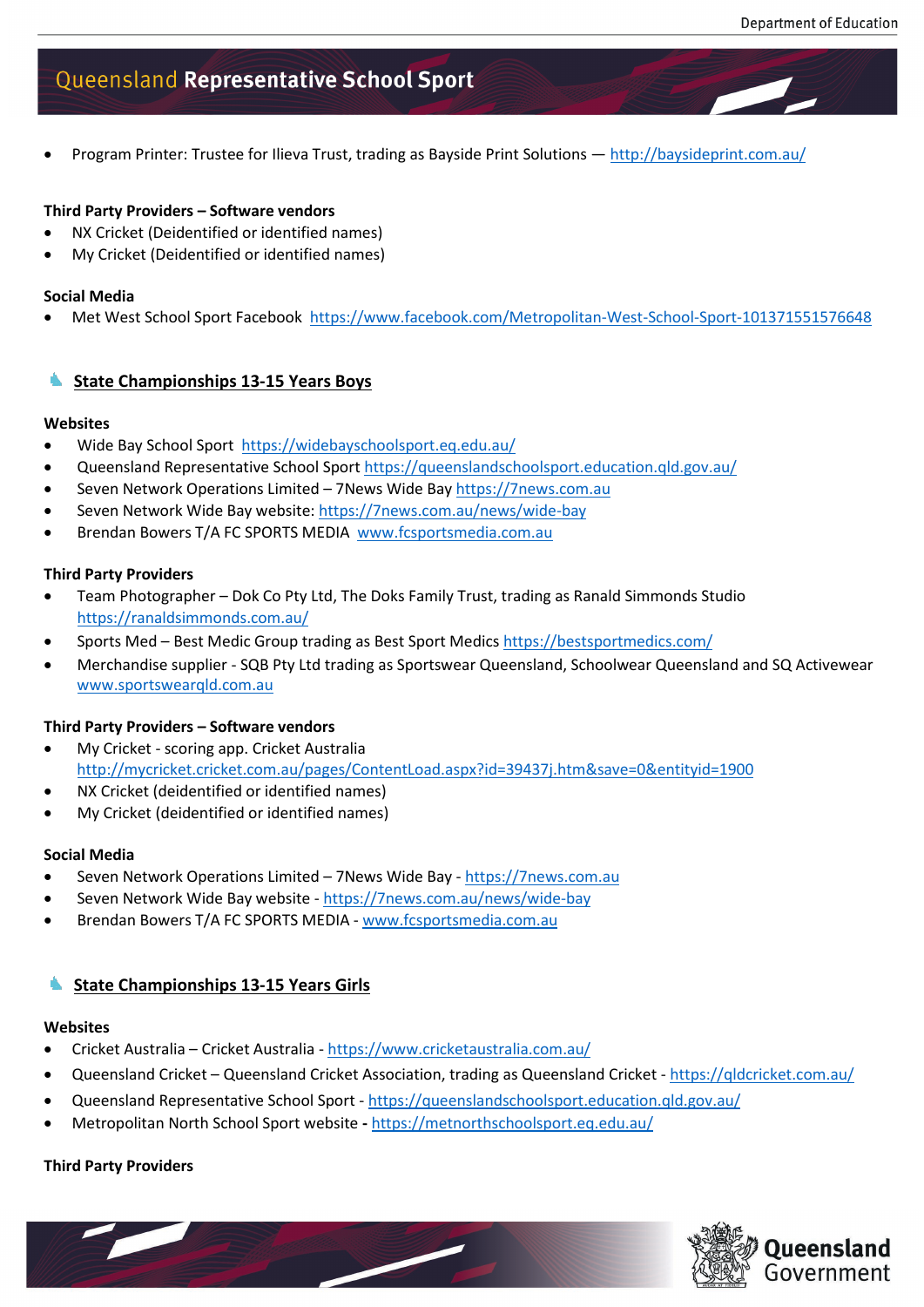- Merchandise supplier SQB Pty Ltd trading as Sportswear Queensland, Schoolwear Queensland and SQ Activewear [www.sportswearqld.com.au](http://www.sportswearqld.com.au/)
- Sports Medicine Provider First Response First Aid **-** [frst@hotmail.com.au](mailto:frst@hotmail.com.au)
- Team Photographer Dok Co Pty Ltd, The Doks Family Trust, trading as Ranald Simmonds Studio <https://ranaldsimmonds.com.au/>
- Elite merchandise **-** [https://www.teamelite.com.au](https://www.teamelite.com.au/)
- Dingo Print **-** [www.dingoprint.com.au](http://www.dingoprint.com.au/)
- Sporty HQ **-** www.sportyhq.com

#### **Third Party Providers – Software vendors**

• My Cricket - scoring app. Cricket Australia <http://mycricket.cricket.com.au/pages/ContentLoad.aspx?id=39437j.htm&save=0&entityid=1900>

#### **Social Media**

• Schoolzine **-** [metnorthschoolsport.schoolzineplus.com/schoolnews](https://metnorthschoolsport.schoolzineplus.com/schoolnews/archive)

## **State Championships 16-19 Years Boys**

#### **Websites**

- Capricornia School Sport [https://capsport.eq.edu.au](https://capsport.eq.edu.au/)
- Queensland Representative School Sport <https://queenslandschoolsport.education.qld.gov.au/>

#### **Third Party Providers**

- Team Photographer Dok Co Pty Ltd, The Dok's Family Trust, trading as Ranald Simmonds Studio <https://ranaldsimmonds.com.au/>
- Program Printer Capcopy Pty Ltd, trading as Capcopy Printing Rockhampton <https://printingrockhampton.com.au/>
- Merchandise supplier SQB Pty Ltd trading as Sportswear Queensland, Schoolwear Queensland and SQ Activewear [www.sportswearqld.com.au](http://www.sportswearqld.com.au/)

#### **Third Party Providers – Software vendors**

- My Cricket scoring app. Cricket Australia <http://mycricket.cricket.com.au/pages/ContentLoad.aspx?id=39437j.htm&save=0&entityid=1900>
- NX Cricket (deidentified or identified names)
- Play HQ app <https://www.playhq.com/>

#### **Social Media**

• Nil

#### **State Championships 16-19 Years Girls**

#### **Websites**

- Wide Bay School Sport <https://widebayschoolsport.eq.edu.au/>
- Queensland Representative School Sport <https://queenslandschoolsport.education.qld.gov.au/>
- Seven Network Operations Limited 7News Wide Bay [https://7news.com.au](https://7news.com.au/)
- Seven Network Wide Bay website [https://7news.com.au/news/wide-bay](https://aus01.safelinks.protection.outlook.com/?url=https%3A%2F%2F7news.com.au%2Fnews%2Fwide-bay&data=04%7C01%7CEHalliday%40Seven.com.au%7C763608fda34946c0640808d9e76b72f5%7Cb359291241554399b790752c894d2935%7C0%7C0%7C637795270942528815%7CUnknown%7CTWFpbGZsb3d8eyJWIjoiMC4wLjAwMDAiLCJQIjoiV2luMzIiLCJBTiI6Ik1haWwiLCJXVCI6Mn0%3D%7C3000&sdata=uCDcI9vZuaJfZhVs5QRCvNDsOpIeBUjKOssie8P7QLw%3D&reserved=0)
- Brendan Bowers T/A FC SPORTS MEDIA [www.fcsportsmedia.com.au](http://www.fcsportsmedia.com.au/)